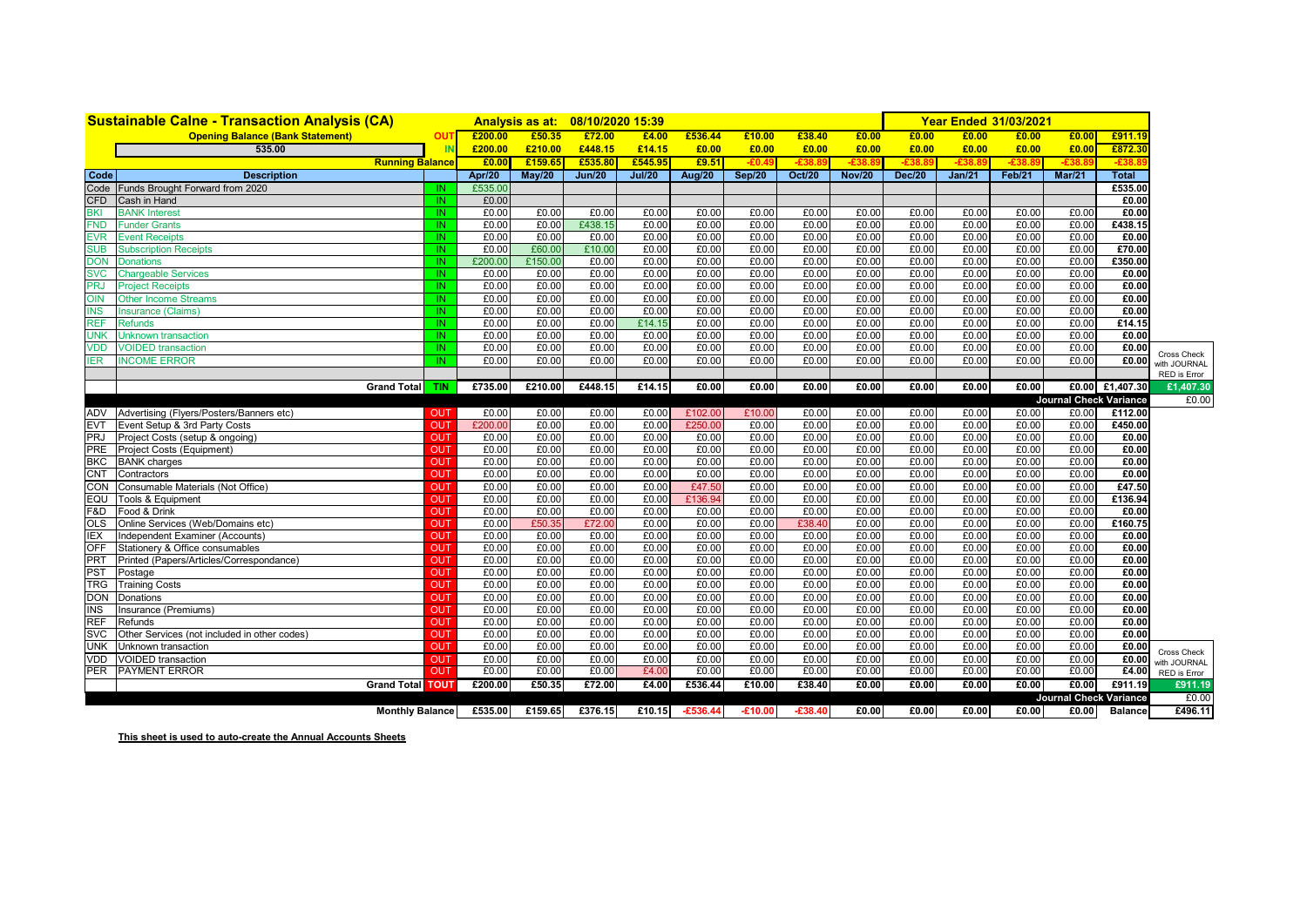| <b>Sustainable Calne - ALL Funds Summary</b> |                                    |                                        |                 |                     |              |              |                |                     |                    |                                         |
|----------------------------------------------|------------------------------------|----------------------------------------|-----------------|---------------------|--------------|--------------|----------------|---------------------|--------------------|-----------------------------------------|
|                                              |                                    |                                        |                 | <b>Year Ended</b>   |              |              | 31/03/2021     |                     |                    |                                         |
|                                              |                                    | <b>Restricted Funds Totals to date</b> | 963.15          |                     |              | 546.44       | 416.7          |                     |                    |                                         |
|                                              |                                    |                                        | <b>C/F</b> from |                     |              |              |                |                     |                    |                                         |
|                                              |                                    |                                        | previous        |                     |              |              |                |                     |                    |                                         |
|                                              | <b>Name of Fund</b>                |                                        | vear            |                     |              | <b>Spent</b> | <b>Balance</b> |                     |                    |                                         |
| <b>F000</b>                                  | <b>General Fund (UNRESTRICTED)</b> |                                        | 535.00          |                     |              | 364.75       | 170.25         |                     |                    |                                         |
|                                              |                                    |                                        |                 |                     | <b>Spent</b> |              |                | DATE-               | <b>DATE -</b>      |                                         |
|                                              |                                    |                                        | <b>Amount</b>   |                     | (Previous    |              |                | <b>Reported Use</b> | <b>Accepted by</b> |                                         |
|                                              | <b>Name of Fund</b>                | <b>Funder &amp; (Fund ID)</b>          | <b>Awarded</b>  | <b>Awarded Date</b> | FY)          | <b>Spent</b> | <b>Balance</b> | to Funder           | <b>Funder</b>      | <b>Notes on Grant Use</b>               |
|                                              |                                    |                                        |                 |                     |              |              |                |                     |                    | Climate Change Event Costs. Covid19     |
| <b>F001R</b>                                 | Calne Town Council Climate         | <b>Calne Town Council</b>              | £525.00         | 23/Mar/2020         |              | 250.00       | 275.00         |                     |                    | cancelled event. CTC allowed fund to    |
|                                              |                                    |                                        |                 |                     |              |              |                |                     |                    | be reallocated to a future event.       |
|                                              |                                    |                                        |                 |                     |              |              |                |                     |                    | Amount applied for: £438.15 of which    |
| <b>F002R</b>                                 | Calne Town Council Climate         | <b>Calne Town Council</b>              | £318.98         | 15/Jun/2020         |              | 276.44       | 42.54          |                     |                    | permissable operational Costs of        |
|                                              |                                    |                                        |                 |                     |              |              |                |                     |                    | £318.98 Granted (See Grant budget       |
|                                              |                                    |                                        |                 |                     |              |              |                |                     |                    | sheet)                                  |
|                                              |                                    |                                        |                 |                     |              |              |                |                     |                    | Additional to operational costs granted |
| <b>F003R</b>                                 | Calne Town Council Climate         | <b>Calne Town Council</b>              | £119.17         | 15/Jun/2020         |              | 20.00        | 99.17          |                     |                    | against disallowed costs. (See Grant    |
|                                              |                                    |                                        |                 |                     |              |              |                |                     |                    | budget sheet)                           |
| <b>F004R</b>                                 |                                    |                                        |                 |                     |              | 0.00         | 0.00           |                     |                    |                                         |
| <b>F005R</b><br><b>F006R</b>                 |                                    |                                        |                 |                     |              | 0.00<br>0.00 | 0.00<br>0.00   |                     |                    |                                         |
| <b>F007R</b>                                 |                                    |                                        |                 |                     |              | 0.00         | 0.00           |                     |                    |                                         |
| <b>F008R</b>                                 |                                    |                                        |                 |                     |              | 0.00         | 0.00           |                     |                    |                                         |
| <b>F009R</b>                                 |                                    |                                        |                 |                     |              | 0.00         | 0.00           |                     |                    |                                         |
| <b>F010R</b>                                 |                                    |                                        |                 |                     |              | 0.00         | 0.00           |                     |                    |                                         |
|                                              |                                    |                                        |                 |                     |              |              |                |                     |                    |                                         |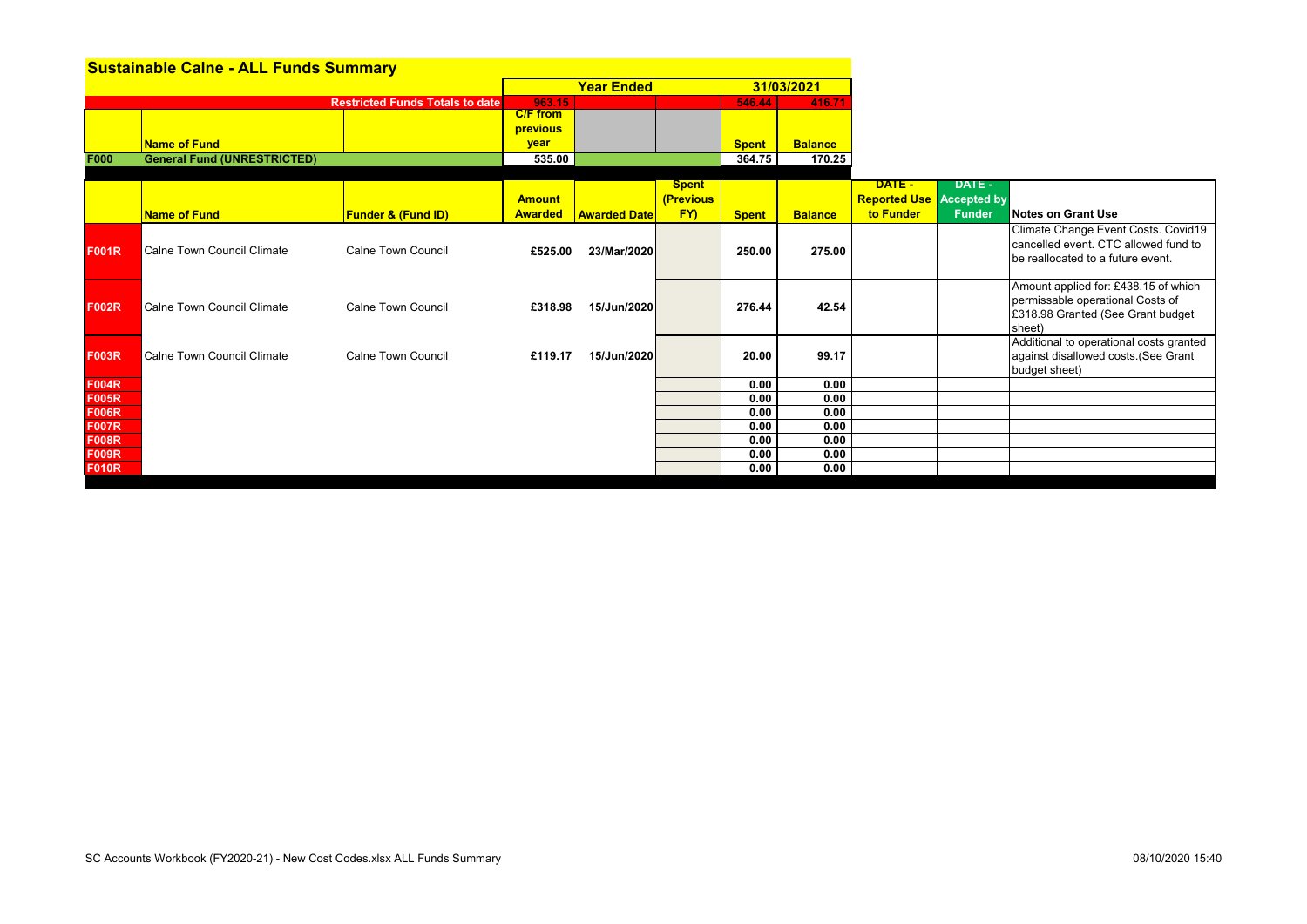| <b>Sustainable Calne - Financial Statement</b> |  |
|------------------------------------------------|--|
| 31/03/2021                                     |  |

**Sustainable Calne - Financial Statement As at Interim Account**

# **INCOME & EXPENDITURE**

|                   | Code INCOME                                                                                               |                                                                             |              | Notes Code        | <b>EXPENDITURE</b>                                                 |                              | <b>Notes</b>                       |  |  |  |  |
|-------------------|-----------------------------------------------------------------------------------------------------------|-----------------------------------------------------------------------------|--------------|-------------------|--------------------------------------------------------------------|------------------------------|------------------------------------|--|--|--|--|
| <b>CFD</b>        | Cash in Hand                                                                                              | £0.00                                                                       | $\mathsf{I}$ | <b>ADV</b>        | Advertising (Flyers/Posters/Banners etc)                           | £112.00                      | O <sub>1</sub>                     |  |  |  |  |
| BKI               | <b>BANK Interest</b>                                                                                      | £0.00                                                                       | 12           | <b>EVT</b>        | Event Setup & 3rd Party Costs                                      | £450.00                      | O2                                 |  |  |  |  |
| <b>FND</b>        | <b>Funder Grants</b>                                                                                      | £438.15                                                                     | 13           | <b>PRJ</b>        | Project Costs (setup & ongoing)                                    | £0.00                        | O3                                 |  |  |  |  |
| <b>EVR</b>        | <b>Event Receipts</b>                                                                                     | £0.00                                                                       | 14           | PRE               | Project Costs (Equipment)                                          | £0.00                        | O4                                 |  |  |  |  |
| <b>SUB</b>        | <b>Subscription Receipts</b>                                                                              | £70.00                                                                      | 15           | <b>BKC</b>        | <b>BANK</b> charges                                                | £0.00                        | O5                                 |  |  |  |  |
| <b>DON</b>        | Donations                                                                                                 | £350.00                                                                     | 16           | <b>CNT</b>        | Contractors                                                        | £0.00                        | O6                                 |  |  |  |  |
| <b>SVC</b>        | <b>Chargeable Services</b>                                                                                | £0.00                                                                       | 17           | CON               | Consumable Materials (Not Office)                                  | £47.50                       | O7                                 |  |  |  |  |
| <b>PRJ</b>        | Project Receipts                                                                                          | £0.00                                                                       | 18           | EQU               | Tools & Equipment                                                  | £136.94                      | O8                                 |  |  |  |  |
| <b>OIN</b>        | Other Income Streams                                                                                      | £0.00                                                                       | 19           | F&D               | Food & Drink                                                       | £0.00                        | O <sub>9</sub>                     |  |  |  |  |
| INS<br><b>REF</b> | Insurance (Claims)<br>Refunds                                                                             | £0.00<br>£14.15                                                             | 110<br>111   | <b>OLS</b><br>IEX | Online Services (Web/Domains etc)                                  | £160.75<br>£0.00             | O <sub>10</sub><br>O <sub>11</sub> |  |  |  |  |
| <b>UNK</b>        | Unknown transaction                                                                                       | £0.00                                                                       | 112          | OFF               | Independent Examiner (Accounts)<br>Stationery & Office consumables | £0.00                        | O <sub>12</sub>                    |  |  |  |  |
| VDD               | <b>VOIDED</b> transaction                                                                                 | £0.00                                                                       | 113          | <b>PRT</b>        | Printed (Papers/Articles/Correspondance)                           | £0.00                        | O <sub>13</sub>                    |  |  |  |  |
| <b>IER</b>        | <b>INCOME ERROR</b>                                                                                       | £0.00                                                                       | 114          | <b>PST</b>        | Postage                                                            | £0.00                        | O <sub>14</sub>                    |  |  |  |  |
|                   |                                                                                                           |                                                                             |              | <b>TRG</b>        | <b>Training Costs</b>                                              | £0.00                        | O <sub>15</sub>                    |  |  |  |  |
|                   |                                                                                                           |                                                                             |              | <b>DON</b>        | Donations                                                          | £0.00                        | O <sub>16</sub>                    |  |  |  |  |
|                   |                                                                                                           |                                                                             |              | <b>INS</b>        | Insurance (Premiums)                                               | £0.00                        | O <sub>17</sub>                    |  |  |  |  |
|                   |                                                                                                           |                                                                             |              | <b>REF</b>        | Refunds                                                            | £0.00                        | O <sub>18</sub>                    |  |  |  |  |
|                   |                                                                                                           |                                                                             |              | <b>SVC</b>        | Other Services (not included in other codes)                       | £0.00                        | O <sub>19</sub>                    |  |  |  |  |
|                   |                                                                                                           |                                                                             |              | <b>UNK</b>        | Unknown transaction                                                | £0.00                        | O <sub>20</sub>                    |  |  |  |  |
|                   |                                                                                                           |                                                                             |              | VDD               | <b>VOIDED</b> transaction                                          | £0.00                        | O <sub>21</sub>                    |  |  |  |  |
|                   |                                                                                                           |                                                                             |              | <b>PER</b>        | <b>PAYMENT ERROR</b>                                               | £4.00                        | O <sub>22</sub>                    |  |  |  |  |
|                   | <b>Total Income</b>                                                                                       | 872.30                                                                      | <b>I15</b>   |                   | <b>Total Expenditure</b>                                           | 911.19                       | O <sub>23</sub>                    |  |  |  |  |
|                   | Income                                                                                                    | 872.30 (b)                                                                  |              |                   |                                                                    |                              |                                    |  |  |  |  |
|                   | Less Expenditure                                                                                          | $911.19$ (c)                                                                |              |                   |                                                                    |                              |                                    |  |  |  |  |
|                   | <b>Debit Balance</b>                                                                                      | -38.89                                                                      |              |                   |                                                                    |                              |                                    |  |  |  |  |
|                   | Opening Balance 2020/2021                                                                                 |                                                                             |              |                   |                                                                    |                              |                                    |  |  |  |  |
|                   | <b>Less Unpresented Cheques</b>                                                                           | 535.00<br>0.00 <manual entry<="" td=""><td></td><td></td><td></td></manual> |              |                   |                                                                    |                              |                                    |  |  |  |  |
|                   | <b>Actual Balance</b>                                                                                     | $535.00$ (a)                                                                |              |                   |                                                                    |                              |                                    |  |  |  |  |
|                   | Plus Income                                                                                               | $872.30$ (b)                                                                |              |                   |                                                                    |                              |                                    |  |  |  |  |
|                   | Sub Total                                                                                                 | $1407.30 (a)+(b)$                                                           |              |                   | <b>Bank Balance 8/10/2020</b>                                      | 492.11                       |                                    |  |  |  |  |
|                   |                                                                                                           |                                                                             |              |                   | Less Unpresented Items                                             | 0.00                         |                                    |  |  |  |  |
|                   | Less Expenditure                                                                                          | $911.19$ (c.)                                                               |              |                   |                                                                    |                              |                                    |  |  |  |  |
|                   | <b>Closing Balance</b>                                                                                    | $\overline{496.11}$ (a)+(b)-(c)                                             |              |                   | <b>Closing Actual Balance</b>                                      | 492.11                       |                                    |  |  |  |  |
|                   |                                                                                                           |                                                                             |              |                   |                                                                    |                              |                                    |  |  |  |  |
|                   | <b>Tangible Fixed Assets</b>                                                                              |                                                                             |              |                   |                                                                    |                              |                                    |  |  |  |  |
|                   | Value of CAPITAL Assets (as per Inventory up to the end of financial year)<br>See "Inventory" for details | Inventory not yet setup                                                     |              |                   | 0.00                                                               | A1                           |                                    |  |  |  |  |
|                   | <b>Goods or Services Provided IN KIND</b>                                                                 |                                                                             |              |                   |                                                                    |                              |                                    |  |  |  |  |
|                   | Goods or Services Provided IN KIND in this financial year                                                 |                                                                             |              |                   |                                                                    | 0.00                         | G1                                 |  |  |  |  |
|                   | See "Journal - Goods & Services in Kind" for details                                                      |                                                                             |              |                   |                                                                    | <b>Equivalent Cash Value</b> |                                    |  |  |  |  |
|                   | <b>Uncleared Outgoing Transactions</b>                                                                    |                                                                             |              |                   |                                                                    |                              |                                    |  |  |  |  |
|                   | <b>Total of Unpresented/Unpaid Items</b>                                                                  |                                                                             |              |                   |                                                                    | 0.00                         |                                    |  |  |  |  |
|                   | <b>Total of Unpaid Payment Vouchers</b>                                                                   |                                                                             |              |                   | Manual Entry>                                                      | 0.00                         |                                    |  |  |  |  |
|                   | Total of Unpresented cheques                                                                              |                                                                             |              |                   | Manual Entry>                                                      | 0.00                         |                                    |  |  |  |  |

# **Treasurer's Notes to the Interim Account**

Outgoings to date have exceeded Income (£38.89), but as there was a carryover from last year of £535.00 we are still well in the black. Website costs renewed this year are for 2 years, and sustainablecalne.org.uk domain costs renewed this year are for 5 years. The Event costs at the Pocket Park in September launching the Solar PV Buying scheme and other project promotions included £250.00 for Claire's Circus entertainment.